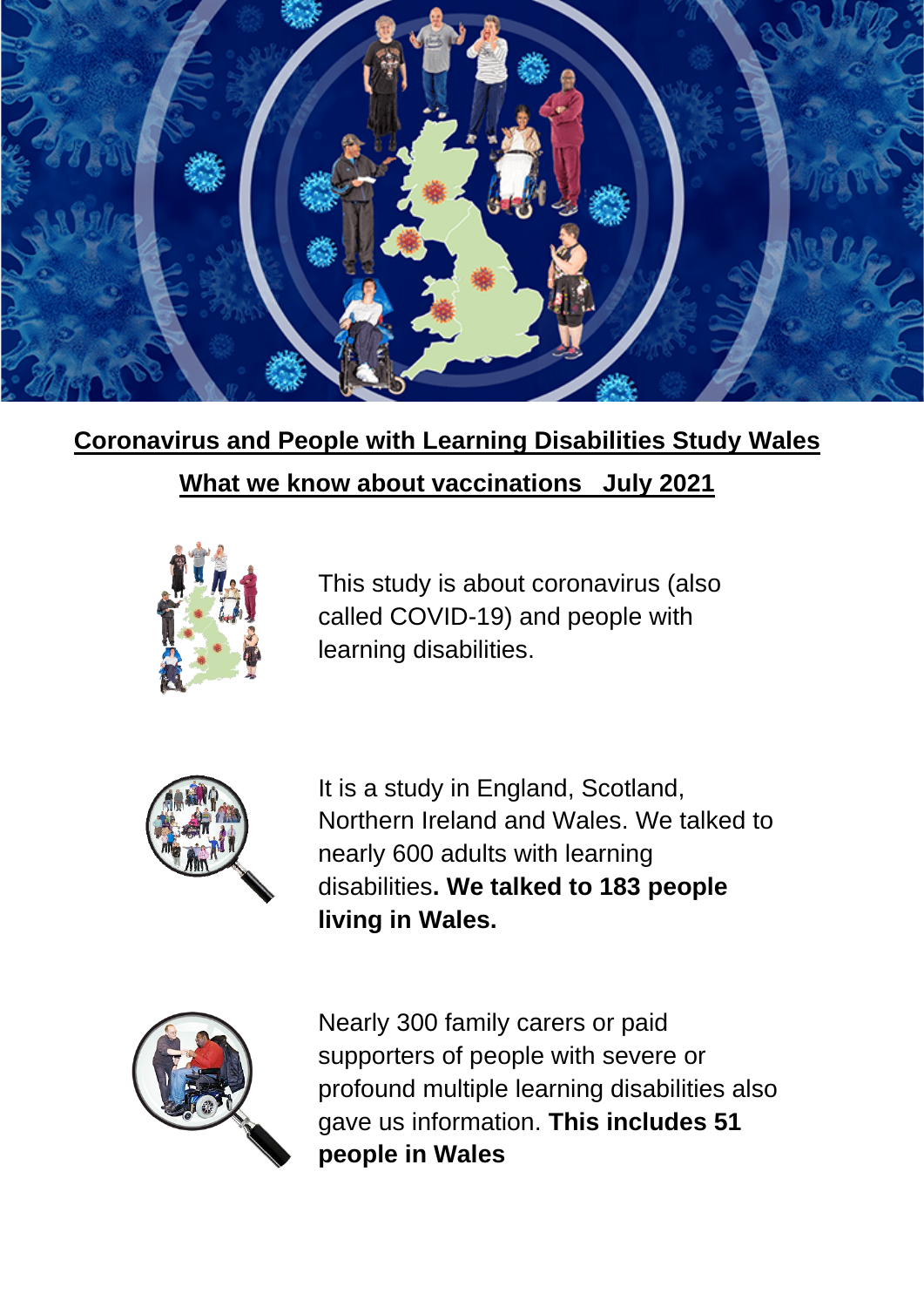### **COVID-19 vaccination**



People with learning disabilities can now have the COVID-19 vaccination



The COVID-19 vaccination is 2 injections



90% of people with learning disabilities in Wales had had at least 1 COVID-19 vaccination.



30% of people with learning disabilities in Wales had had 2 COVID-19 vaccinations

About one in 12 people (8%) in our survey said that they had not yet had their first vaccination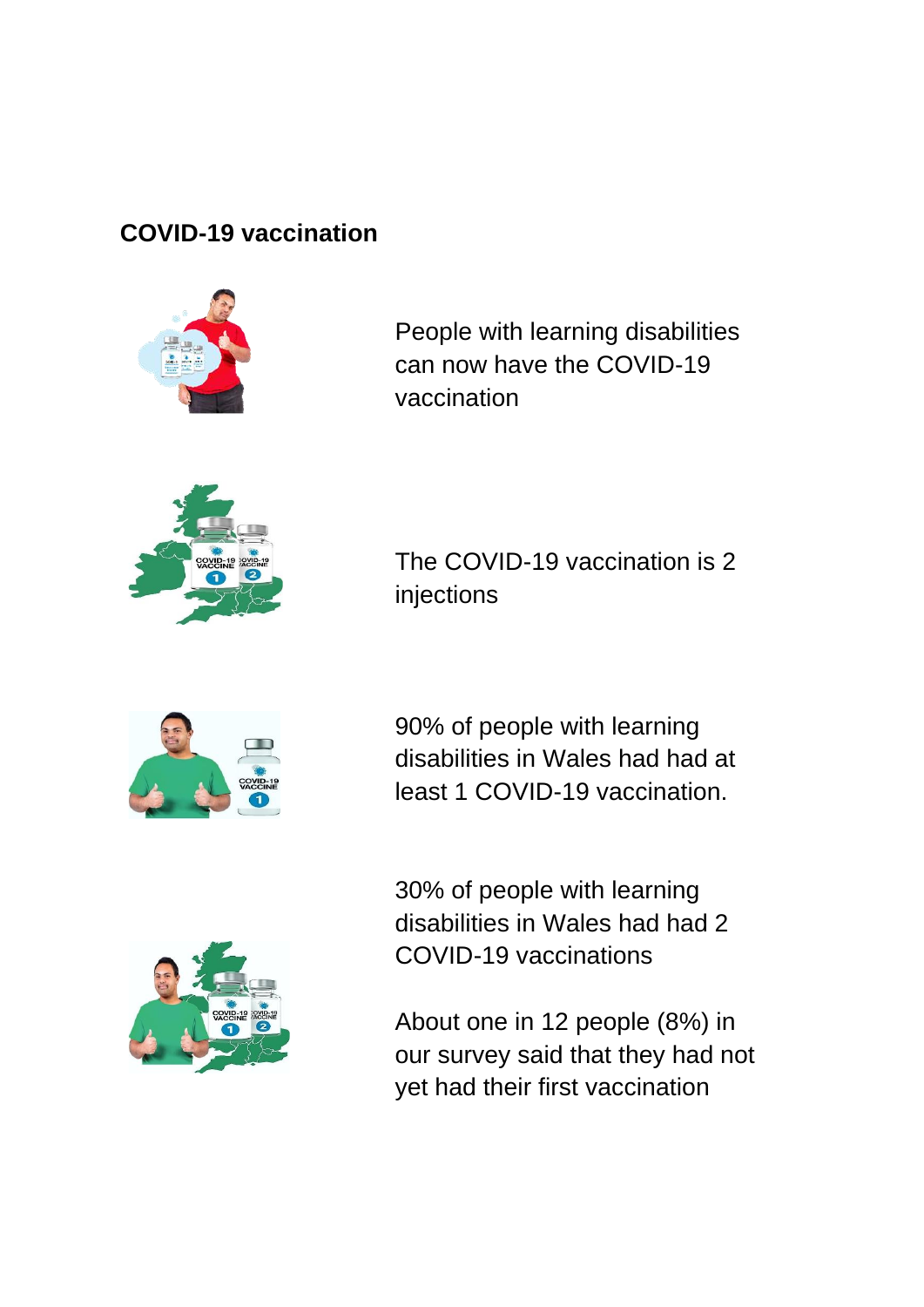#### **Consent and the vaccination**



Consent is saying '**yes**' or '**no**'.



Some people in our study had more severe learning disabilities and find it hard to tell people if they want the vaccination or do not want the vaccination.





They find it hard to say '**yes**' or '**no**'.

There are rules about checking whether people can say '**yes**' or '**no**'. These rules were followed for around 40% of the people with more severe learning disabilities.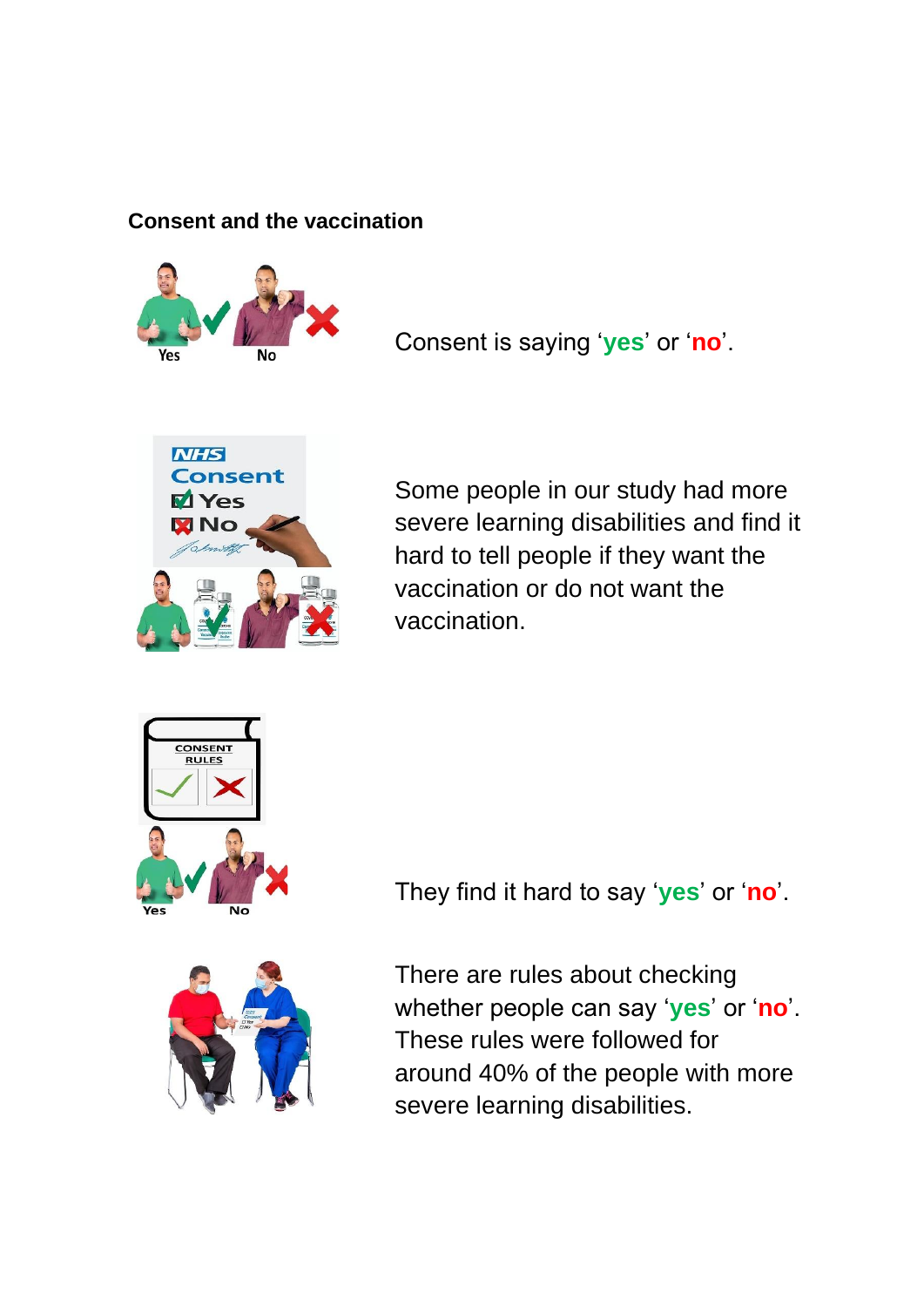#### **Problems getting the vaccination**



About one in 6 people (17%) of people with learning disabilities in Wales said it was hard to get the vaccination.



Some people with disabilities found it hard to get an appointment for the vaccination.

Some people with learning disabilities found it hard because their learning disability wasn't recorded in their notes.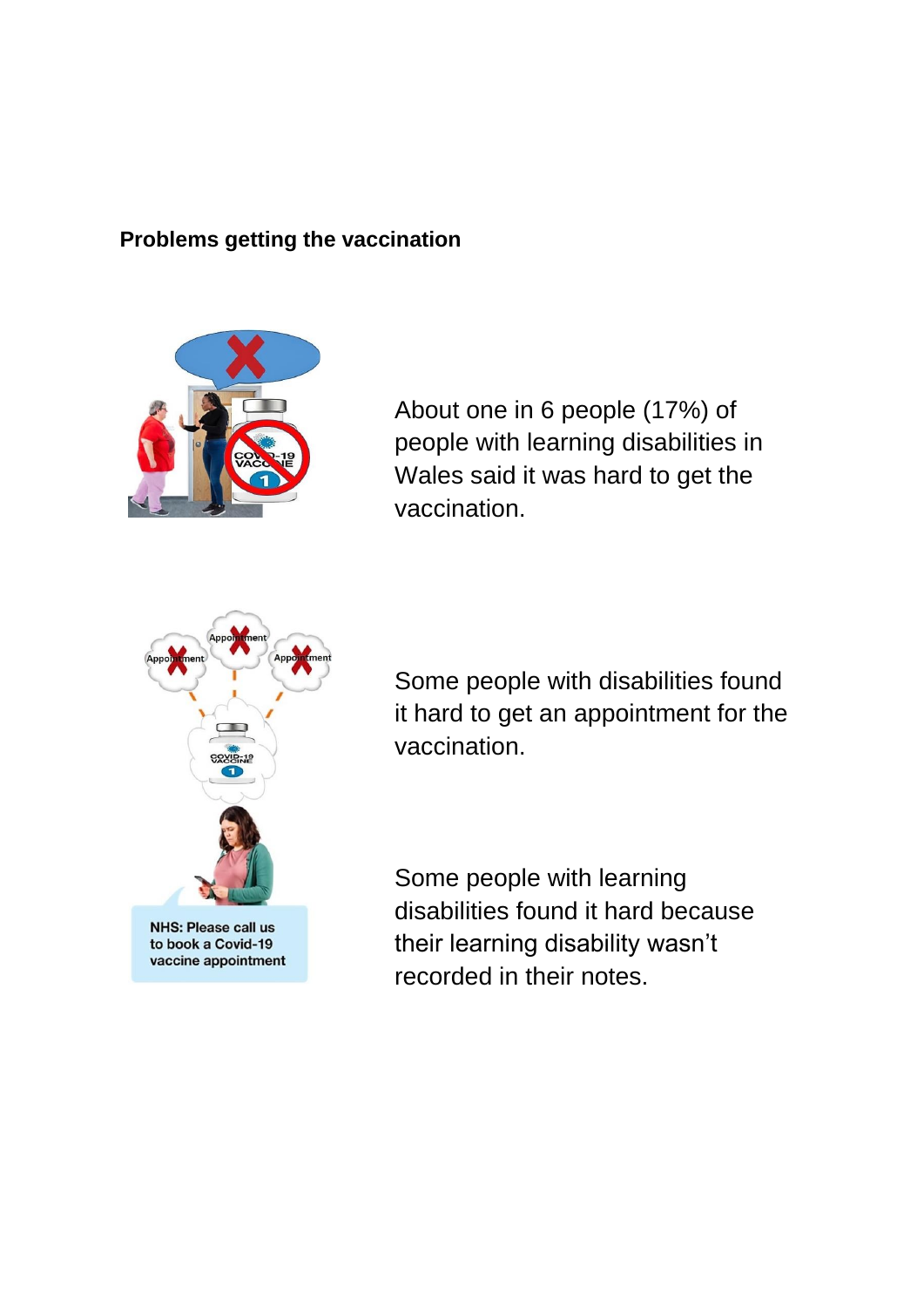#### **Help to get the vaccination**



Nearly half of people with learning disabilities (43%) told us something had been done to make it easier for them to have the vaccine.



Having family carers or paid support staff with them as they got the vaccination helped. So too did having the vaccination from people that helped them feel more relaxed and took their time



Having the vaccination where they lived or even sometimes having it sitting in their car helped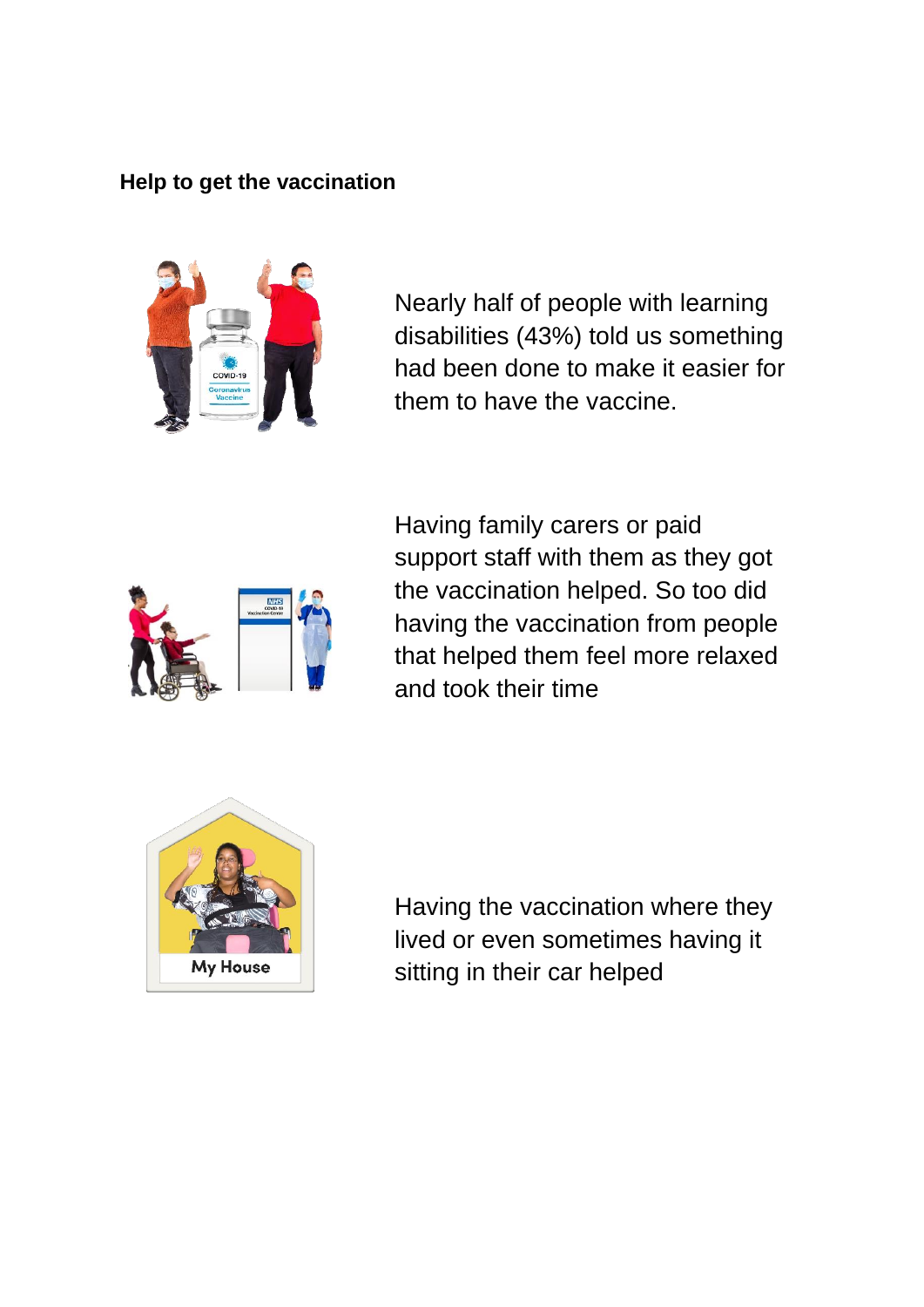#### **How did the vaccination make people feel?**

.



Sometimes a vaccination can make people a little bit unwell or sore. About two thirds of people (64%) of people with learning disabilities said they had felt a bit unwell or sore. Many people had a headache, felt tired. Or had a sore arm.



Some people had difficulty sleeping.

Some people had an upset stomach.



Some people felt too hot or too cold.

Some people felt sick.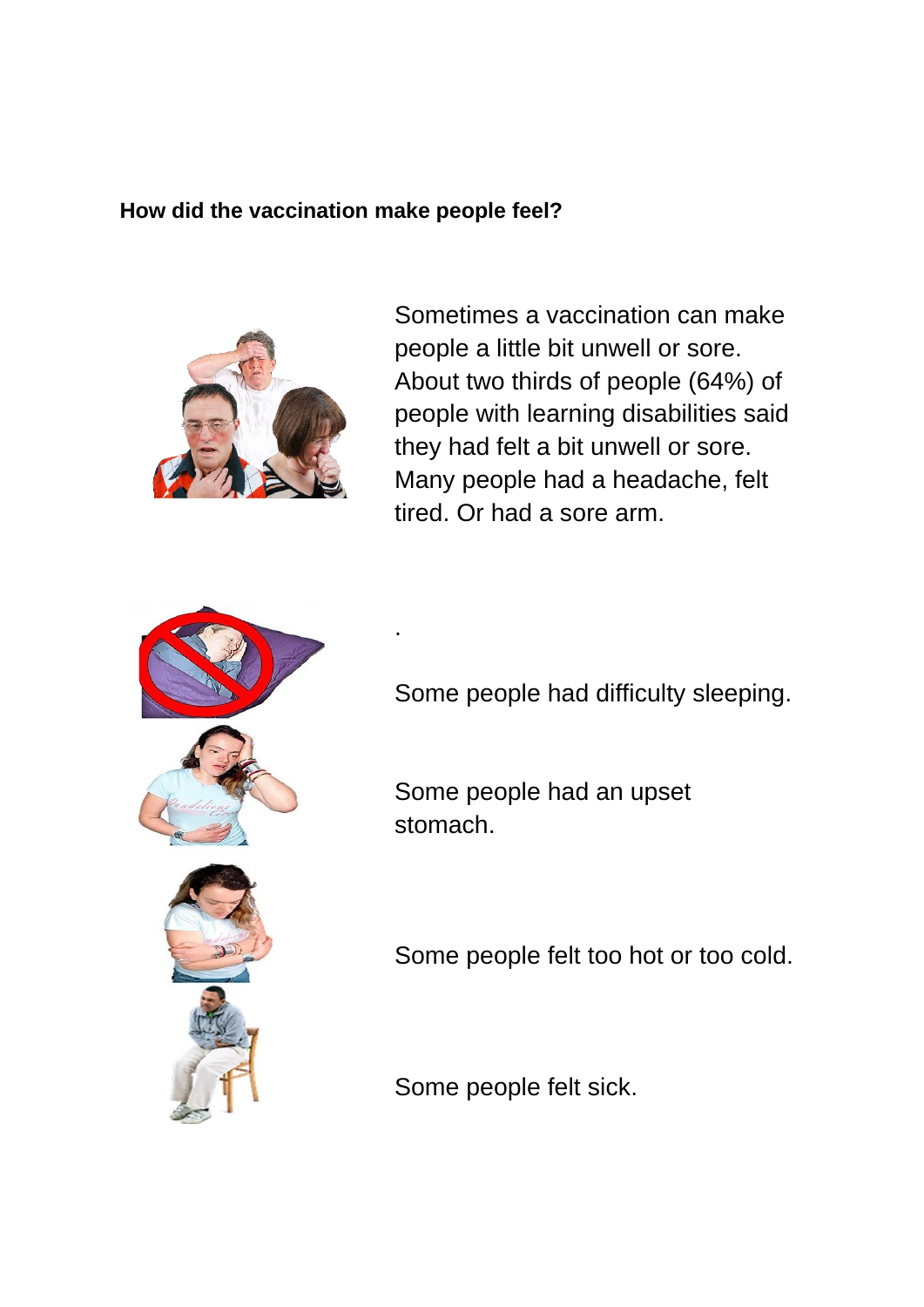## **What happens next?**



.

We are still talking with people with learning disabilities about COVID-19.

| September 2021 |        |         |           |                 |        |                     |
|----------------|--------|---------|-----------|-----------------|--------|---------------------|
| Sunday         | Monday | Tuesday | Wednesday | <b>Thursday</b> | Friday | Saturday            |
|                |        |         |           | 2               | 3      | 4                   |
| 5              | 6      | 7       | 8         | 9               | 10     | 11                  |
| 12             | 13     | 14      | 15        | 16              | 17     | 18                  |
| 19             | 20     | 21      | 22        | 23              | 24     | 25                  |
| 26             | 27     | 28      | 29        | 30              |        | an was control such |

We will tell people what we found out in September